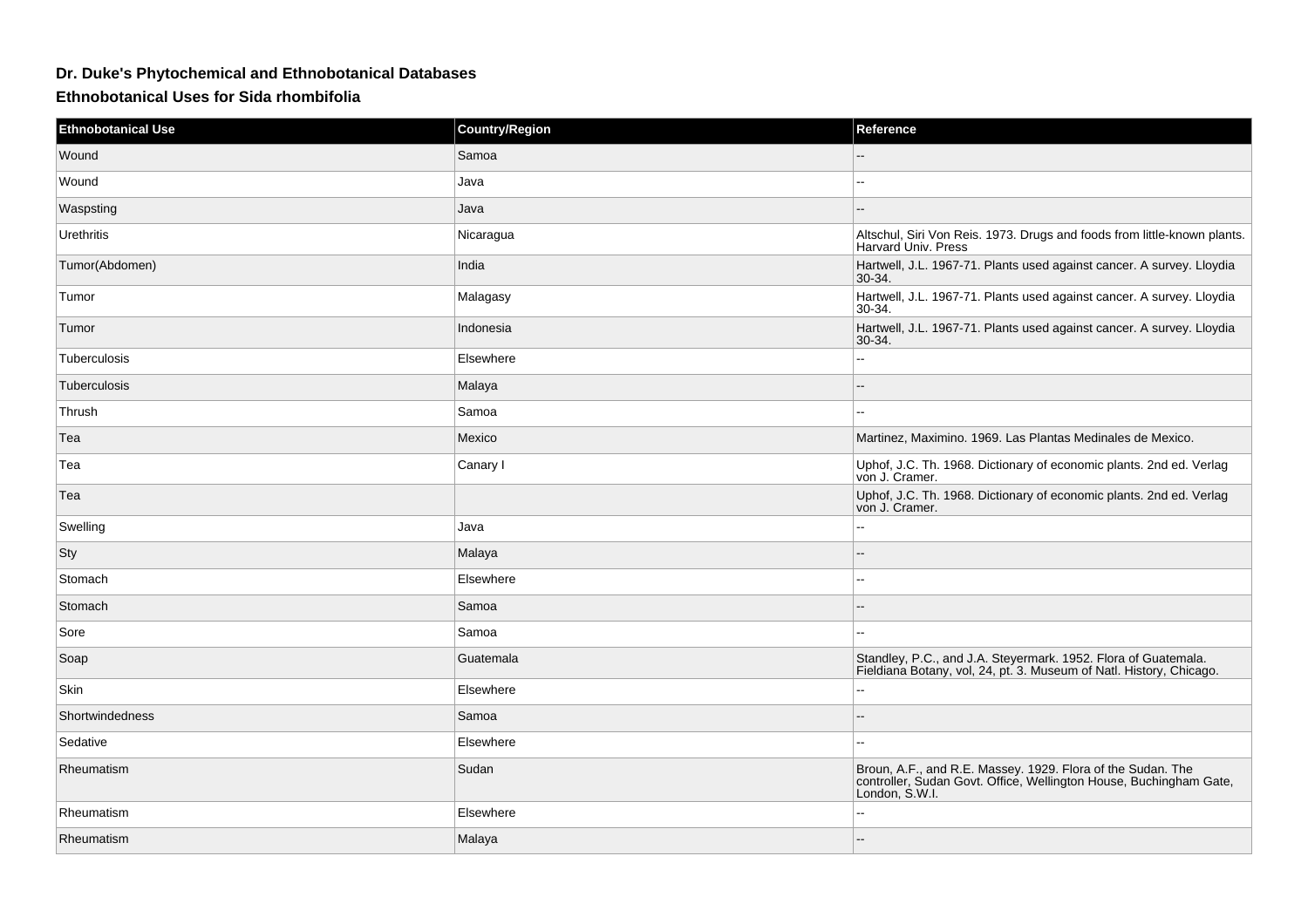| <b>Ethnobotanical Use</b> | <b>Country/Region</b> | Reference                                                                                                                                |
|---------------------------|-----------------------|------------------------------------------------------------------------------------------------------------------------------------------|
| Ophthalmia                | Malaya                | $\mathcal{L}_{\mathcal{F}}$                                                                                                              |
| Medicine                  | Panama(Choco)         | $-$                                                                                                                                      |
| Leucorrhea                | Elsewhere             | $\overline{\phantom{a}}$                                                                                                                 |
| Itch                      | Malaya                | $\overline{\phantom{a}}$                                                                                                                 |
| Impotence                 | Malaya                | $\sim$ $\sim$                                                                                                                            |
| Impetigo                  | Samoa                 | $\overline{\phantom{a}}$                                                                                                                 |
| Herpes                    | Malaya                | $\sim$ $\sim$                                                                                                                            |
| Fracture                  | Malaya                | --                                                                                                                                       |
| Fever                     | Malaya                | $\mathbb{H}^{\mathbb{Z}}$                                                                                                                |
| Eye                       | Samoa                 | $\overline{a}$                                                                                                                           |
| Enterosis                 | Malaya                | $\mathbf{u}$                                                                                                                             |
| Emollient                 | Elsewhere             | --                                                                                                                                       |
| Emollient                 | Elsewhere             | $\sim$ $\sim$                                                                                                                            |
| Dyspepsia                 | Guatemala             | Standley, P.C., and J.A. Steyermark. 1952. Flora of Guatemala.<br>Fieldiana Botany, vol, 24, pt. 3. Museum of Natl. History, Chicago.    |
| Dyspepsia                 | Samoa                 | $\overline{\phantom{a}}$                                                                                                                 |
| Dysmenorrhea              | Malaya                | $\overline{\phantom{a}}$                                                                                                                 |
| <b>Diuretic</b>           | Elsewhere             | $\overline{a}$                                                                                                                           |
| <b>Diuretic</b>           | Elsewhere             | $\overline{\phantom{a}}$                                                                                                                 |
| <b>Diuretic</b>           | Venezuela             | Pittier, H. 1926. Manual de las Plantas Usuales de Venezuela.<br>Litografia del Comercio, Caracas, Venezuela.                            |
| Diarrhea                  | Samoa                 |                                                                                                                                          |
| Diarrhea                  | Costarica             | Standley, Paul C. Trees and shrubs of Mexico. Contributions U.S.<br>National Herbarium, vol. 23. Govt. Printing Office, Washington, D.C. |
| Dermatosis                | Java                  | $\overline{\phantom{a}}$                                                                                                                 |
| Demulcent                 | Elsewhere             | $\overline{\phantom{a}}$                                                                                                                 |
| Demulcent                 | Elsewhere             | $\overline{\phantom{a}}$                                                                                                                 |
| Delirium                  | Malaya                | $\sim$                                                                                                                                   |
| Cramps                    | Java                  | $\qquad \qquad -$                                                                                                                        |
| Constipation              | Malaya                | $\sim$ $\sim$                                                                                                                            |